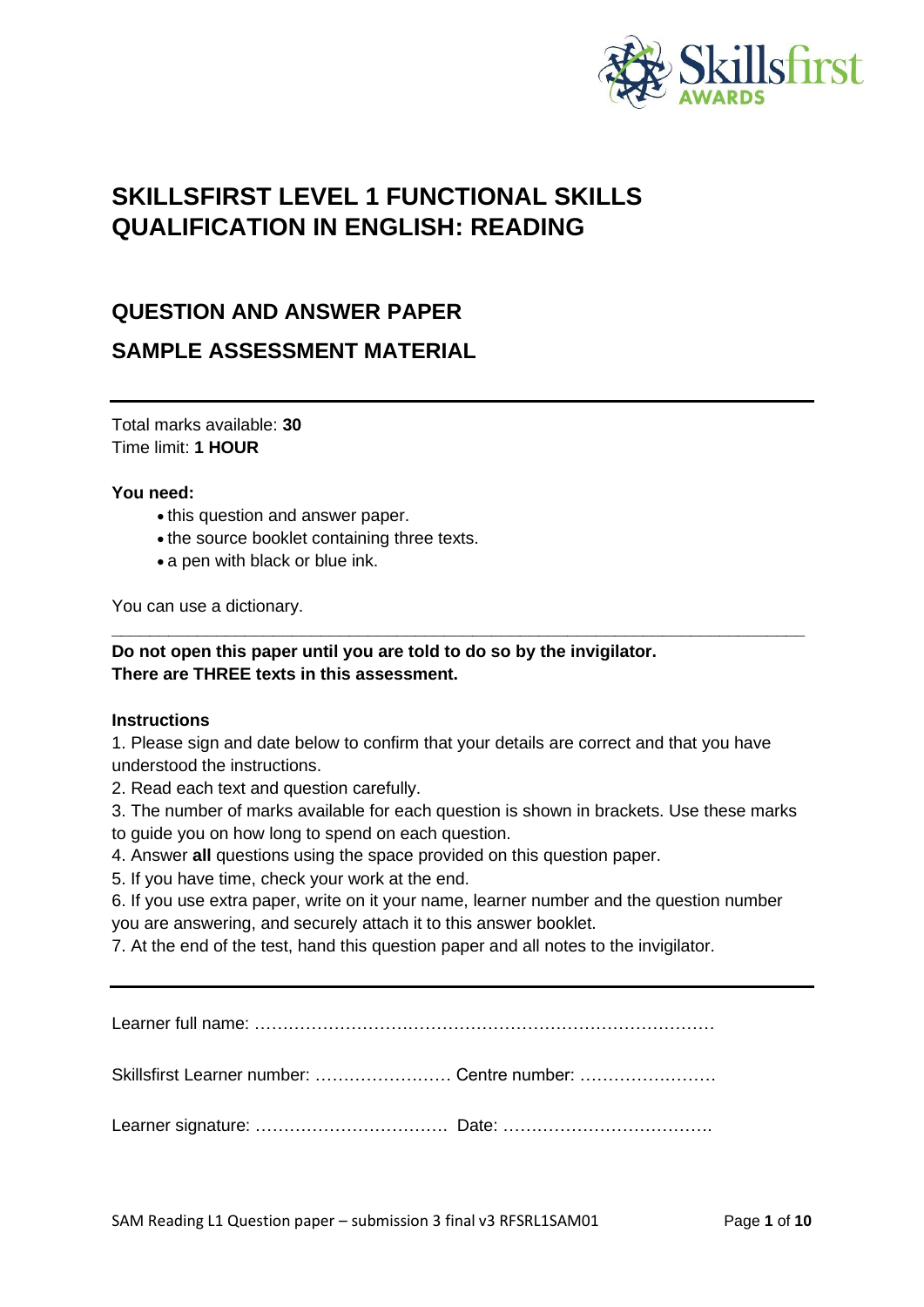

[Page intentionally blank]

SAM Reading L1 Question paper – submission 3 final v3 RFSRL1SAM01 Page **2** of **10**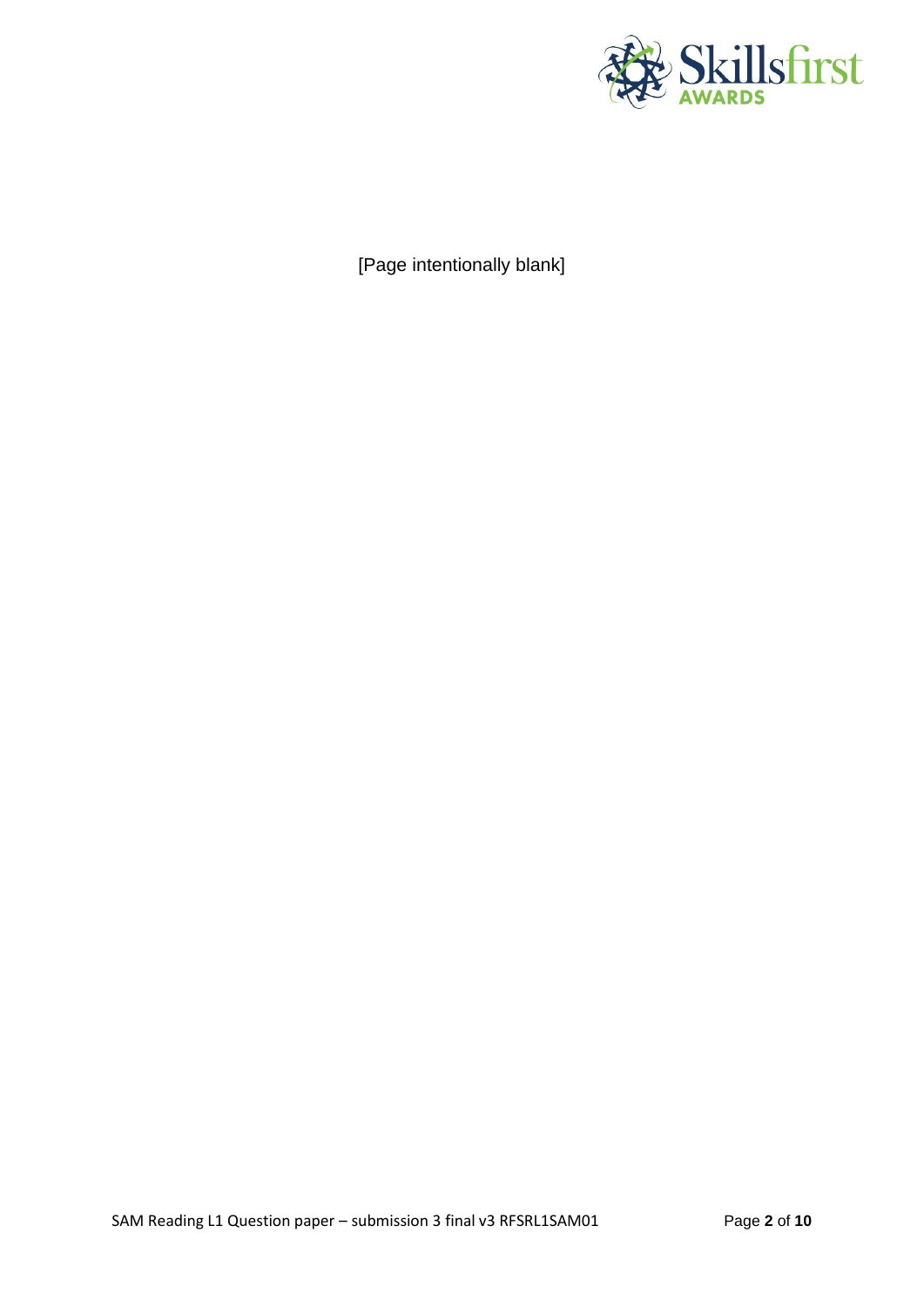

| These questions relate to Text 1 (12 marks)                                                                                                                 | For<br><b>Marker</b><br>use<br>only |
|-------------------------------------------------------------------------------------------------------------------------------------------------------------|-------------------------------------|
| <b>Question 1</b><br>(2 marks)                                                                                                                              |                                     |
| Is the idea of a cat café new? How do you know?                                                                                                             |                                     |
|                                                                                                                                                             |                                     |
|                                                                                                                                                             |                                     |
|                                                                                                                                                             |                                     |
|                                                                                                                                                             |                                     |
|                                                                                                                                                             |                                     |
|                                                                                                                                                             |                                     |
| <b>Question 2</b><br>(3 marks)                                                                                                                              |                                     |
| Identify one layout feature that makes the text easier for the reader to understand.<br>Use this feature to find two pieces of information about cat cafés. |                                     |
|                                                                                                                                                             |                                     |
|                                                                                                                                                             |                                     |
|                                                                                                                                                             |                                     |
|                                                                                                                                                             |                                     |
|                                                                                                                                                             |                                     |
|                                                                                                                                                             |                                     |
| <b>Question 3</b><br>(2 marks)                                                                                                                              |                                     |
| Identify two phrases used in Text 1 to persuade people to come to the café.                                                                                 |                                     |
|                                                                                                                                                             |                                     |
|                                                                                                                                                             |                                     |
|                                                                                                                                                             |                                     |
|                                                                                                                                                             |                                     |
|                                                                                                                                                             |                                     |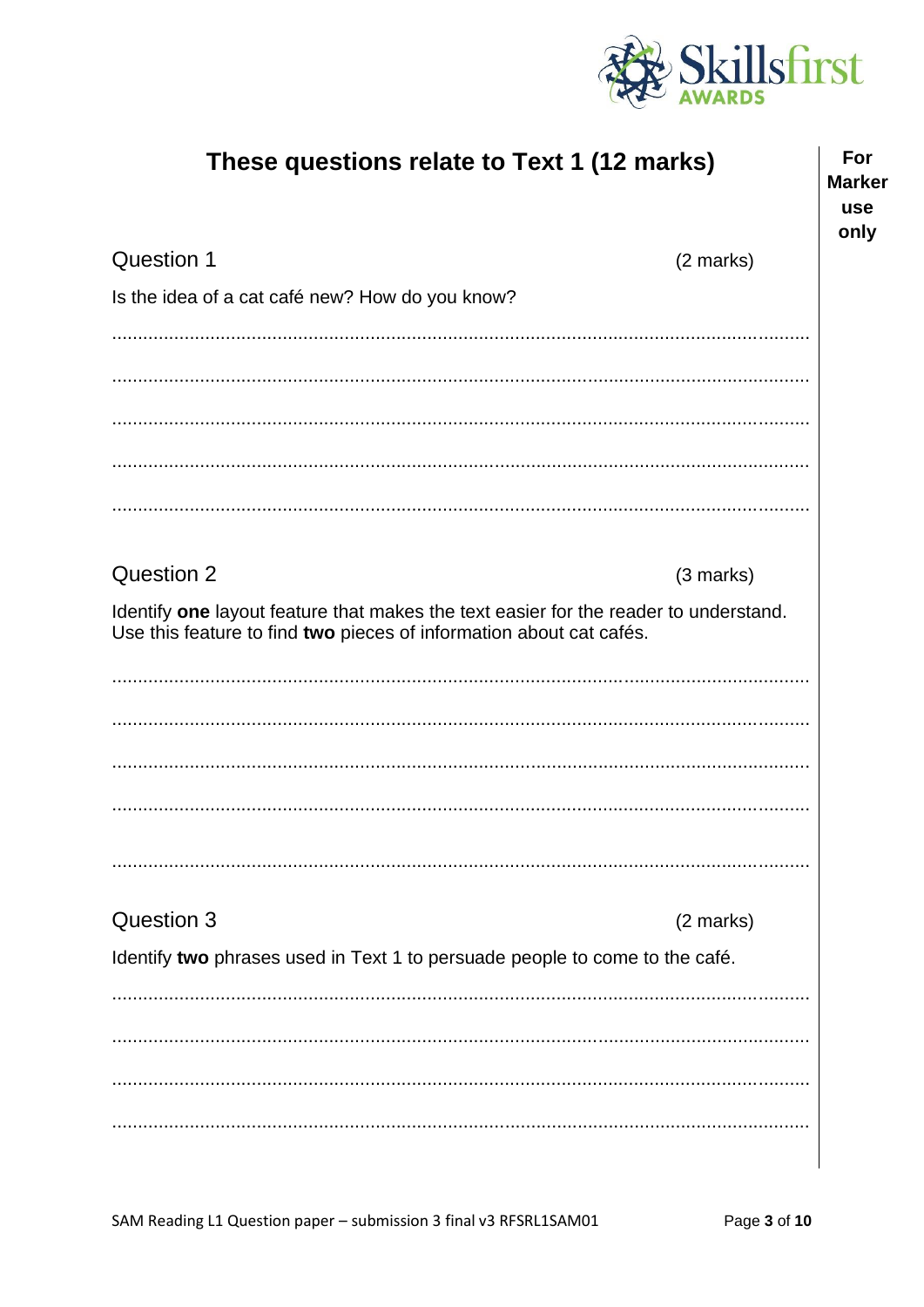

| <b>Question 4</b>                                                                  | (1 mark)  | For<br><b>Marker</b> |
|------------------------------------------------------------------------------------|-----------|----------------------|
| Why does the writer use the unusual spelling of 'purrfect' in the first paragraph? |           | <b>use</b><br>only   |
|                                                                                    |           |                      |
|                                                                                    |           |                      |
|                                                                                    |           |                      |
|                                                                                    |           |                      |
|                                                                                    |           |                      |
| <b>Question 5</b>                                                                  | (2 marks) |                      |
| Identify two benefits of cat cafés for people who go there.                        |           |                      |
|                                                                                    |           |                      |
|                                                                                    |           |                      |
|                                                                                    |           |                      |
|                                                                                    |           |                      |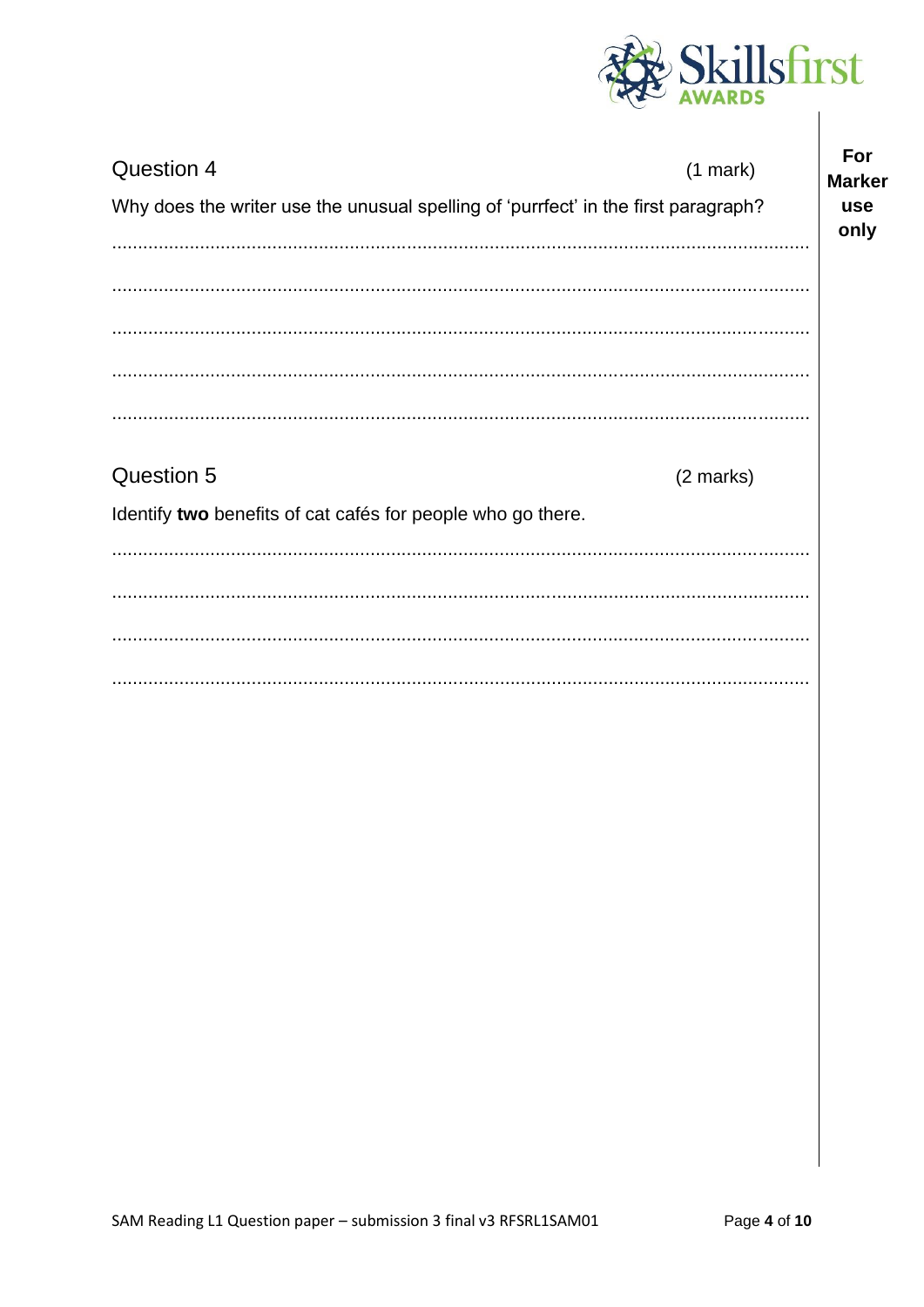

| Question 6                     | (2 marks)               | For<br><b>Marker</b> |
|--------------------------------|-------------------------|----------------------|
| What do the two images,<br>and | mean as used in Text 1? | use<br>only          |
|                                |                         |                      |
|                                |                         |                      |
|                                |                         |                      |
|                                |                         |                      |
|                                |                         |                      |
|                                |                         |                      |
|                                |                         |                      |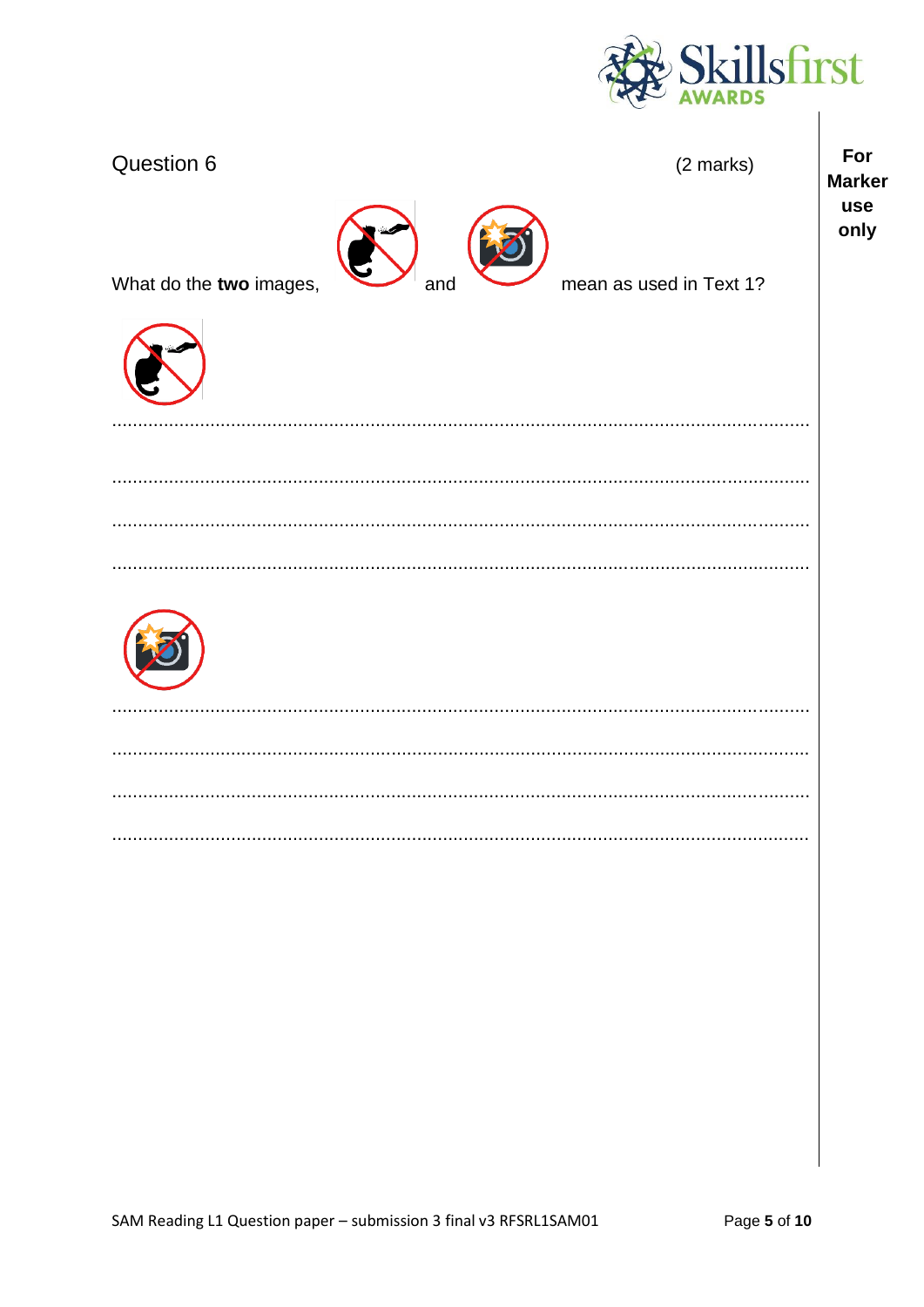

| These questions relate to Text 2 (11 marks)                |           |                             |
|------------------------------------------------------------|-----------|-----------------------------|
| <b>Question 7</b>                                          | (2 marks) | For<br><b>Marker</b><br>use |
| Identify one fact and one opinion from Text 2.             |           | only                        |
|                                                            |           |                             |
|                                                            |           |                             |
|                                                            |           |                             |
|                                                            |           |                             |
| <b>Question 8</b>                                          | (2 marks) |                             |
| Why are some animal welfare societies against cat cafés?   |           |                             |
|                                                            |           |                             |
|                                                            |           |                             |
|                                                            |           |                             |
|                                                            |           |                             |
|                                                            |           |                             |
| <b>Question 9</b>                                          | (2 marks) |                             |
| Give two reasons why some cat cafés have been closed down. |           |                             |
|                                                            |           |                             |
|                                                            |           |                             |
|                                                            |           |                             |
|                                                            |           |                             |
|                                                            |           |                             |
|                                                            |           |                             |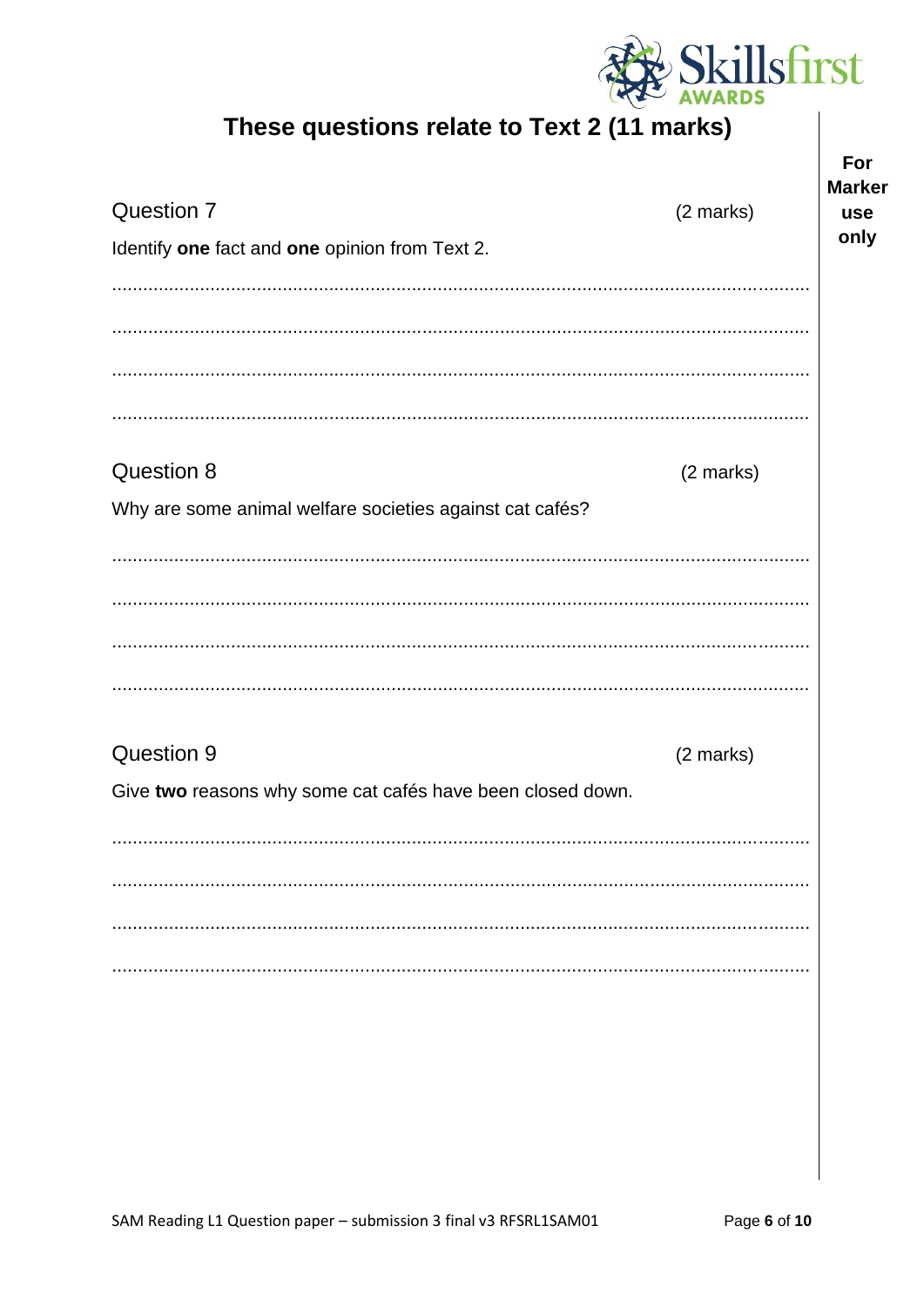

 $\overline{\phantom{a}}$ 

| <b>Question 10</b><br>According to Text 2, what should the government do?<br><b>Question 11</b> | (2 marks)  | For<br><b>Marker</b><br>use<br>only |
|-------------------------------------------------------------------------------------------------|------------|-------------------------------------|
| Explain the meaning of the following words, as used in Text 2                                   |            |                                     |
| 're-homing' in paragraph 1<br>$\bullet$                                                         | $(1$ mark) |                                     |
| 'unrelated' in paragraph 2<br>$\bullet$                                                         | $(1$ mark) |                                     |
| 'breeding' in paragraph 5                                                                       | (1 mark)   |                                     |
|                                                                                                 |            |                                     |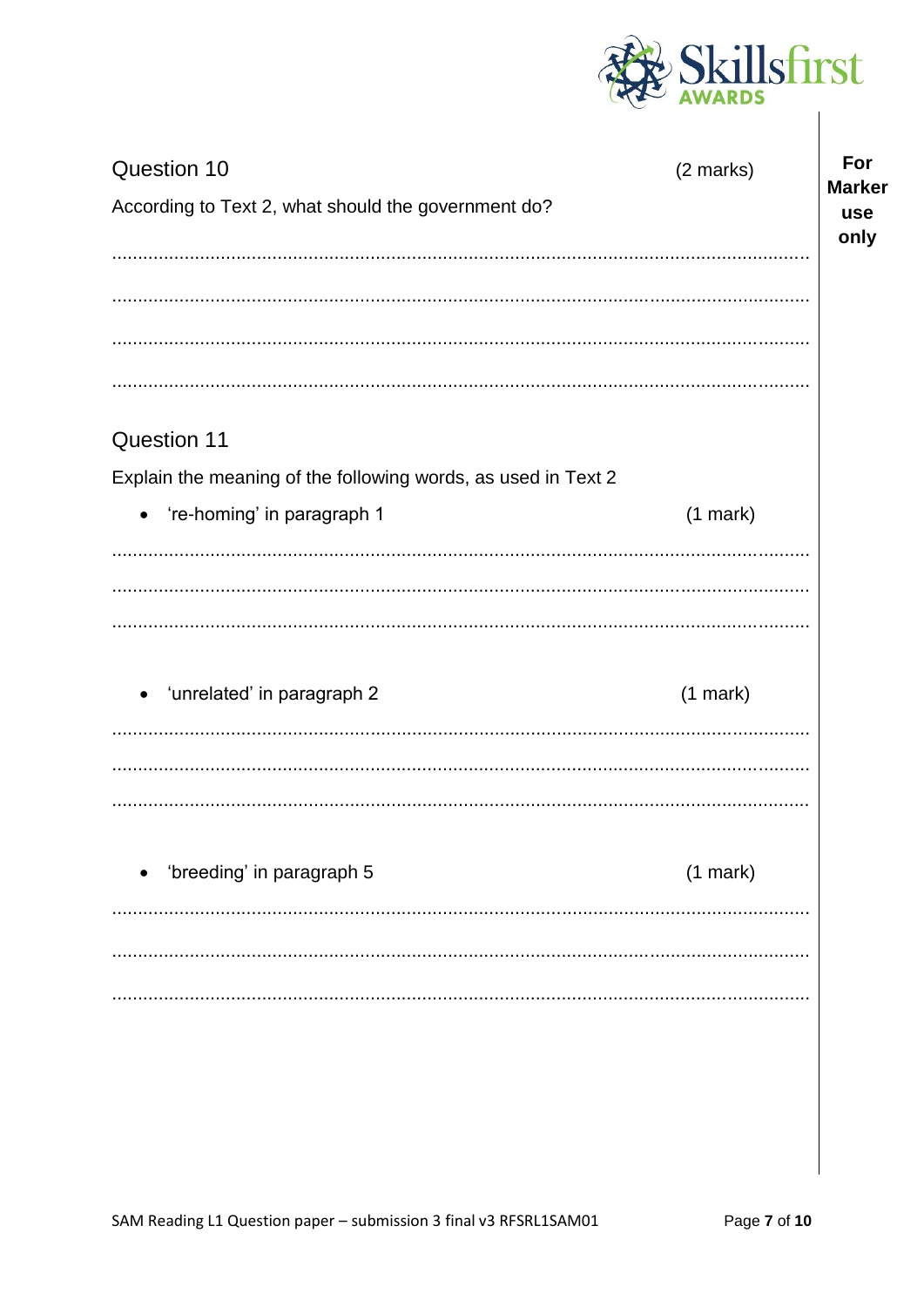

# These questions relate to Text 3 (7 marks)

|                                                                                                      | <b>Marker</b>    |  |
|------------------------------------------------------------------------------------------------------|------------------|--|
| <b>Question 12</b>                                                                                   | use<br>(2 marks) |  |
| Compare what Farhat and Martin thought of the food at the cat cafés they visited.                    | only             |  |
|                                                                                                      |                  |  |
|                                                                                                      |                  |  |
|                                                                                                      |                  |  |
|                                                                                                      |                  |  |
|                                                                                                      |                  |  |
|                                                                                                      |                  |  |
| <b>Question 13</b>                                                                                   | $(1$ mark)       |  |
| What punctuation do the contributors to the forum use to emphasise how they feel<br>about cat cafés? |                  |  |
|                                                                                                      |                  |  |
|                                                                                                      |                  |  |
|                                                                                                      |                  |  |
| <b>Question 14</b>                                                                                   | $(3$ marks)      |  |
| Identify three ways Helen uses language to show her dissatisfaction with the café<br>she went to.    |                  |  |
|                                                                                                      |                  |  |
|                                                                                                      |                  |  |
|                                                                                                      |                  |  |
|                                                                                                      |                  |  |
|                                                                                                      |                  |  |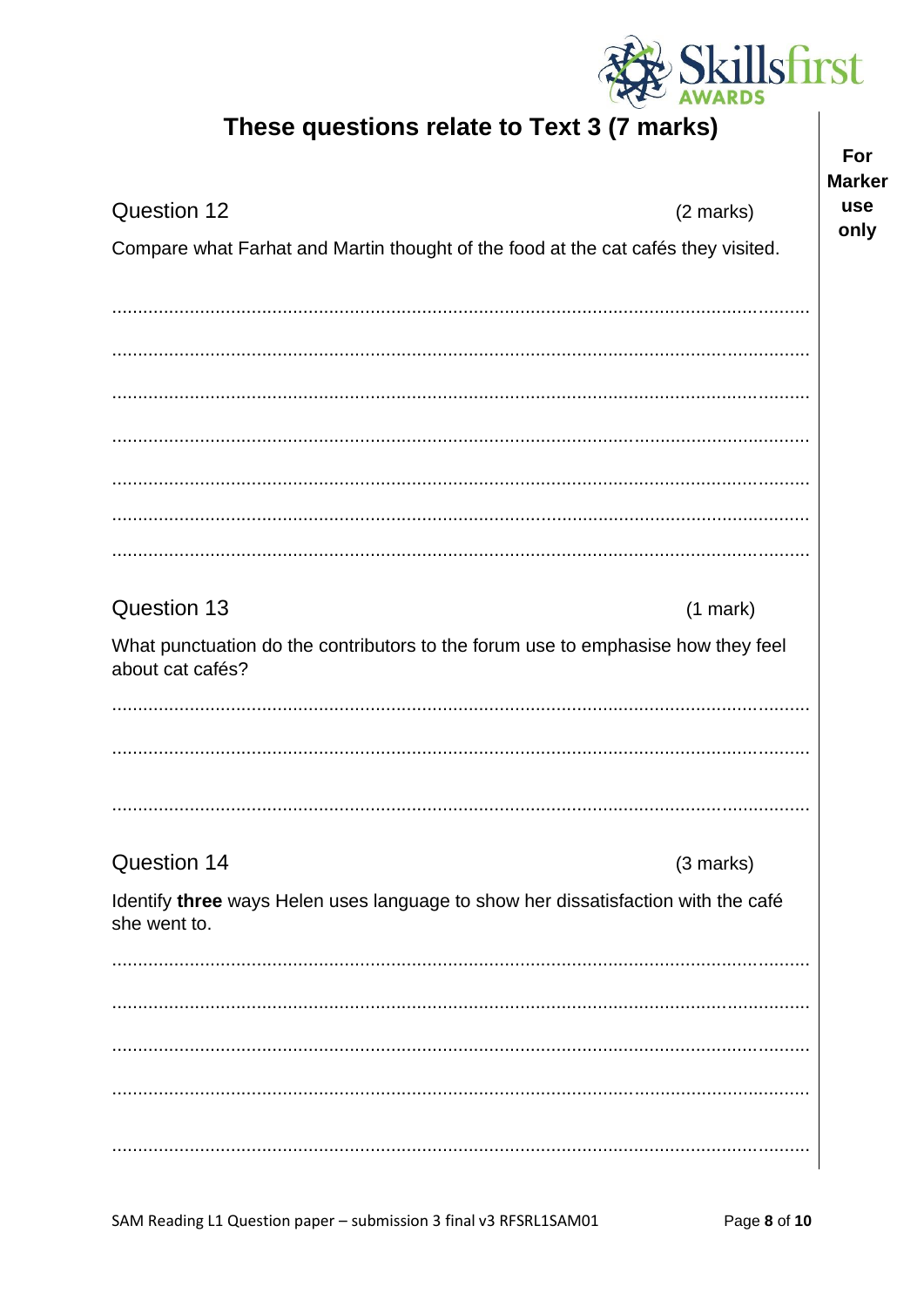

| <b>Question 15</b>                                                         | $(1$ mark) | For<br><b>Marker</b> |
|----------------------------------------------------------------------------|------------|----------------------|
| What does Helen mean when she says that the children were 'undisciplined'? |            | use<br>only          |
|                                                                            |            |                      |
|                                                                            |            |                      |
|                                                                            |            |                      |

[End of test]